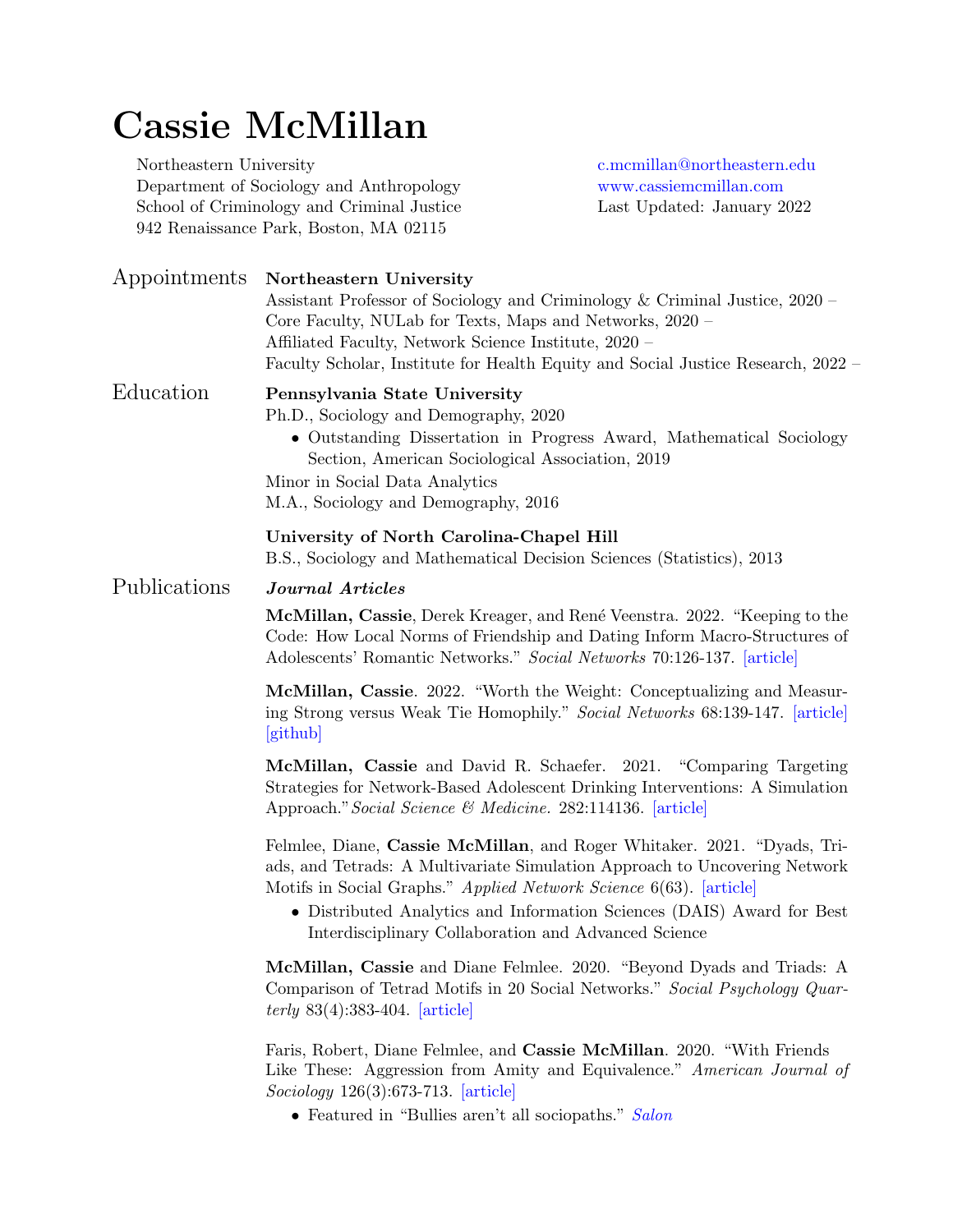McMillan, Cassie, Diane Felmlee, and Dave Braines. 2020. "Dynamic Patterns of Terrorist Networks: Security versus Efficiency in the Evolution of Eleven Islamic Extremist Attack Networks." Journal of Quantitative Criminology 36:559-581. [\[article\]](https://link.springer.com/article/10.1007/s10940-019-09426-9)

McMillan, Cassie. 2019. "Tied Together: Adolescent Friendship Networks, Immigrant Status, and Health Outcomes." Demography 56(3):1075-1103. [\[arti](https://link.springer.com/article/10.1007/s13524-019-00770-w)[cle\]](https://link.springer.com/article/10.1007/s13524-019-00770-w)

• Graduate Student Paper Award, Honorable Mention, Inequality, Poverty, and Mobility Section, American Sociological Association, 2019

McMillan, Cassie, Diane Felmlee, and D. Wayne Osgood. 2018. "Peer Influence, Friend Selection, and Gender: How Network Processes Shape Adolescent Smoking, Drinking, and Delinquency." Social Networks 55:86-96. [\[article\]](https://www.sciencedirect.com/science/article/pii/S037887331730494X)

Felmlee, Diane, Cassie McMillan, Paulina Inara Rodis, and D. Wayne Osgood. 2018. "Falling Behind: Lingering Costs of the High School Transition for Youth Friendships and Grades." Sociology of Education 91(2):159-182. [\[article\]](https://journals.sagepub.com/doi/abs/10.1177/0038040718762136)

### Conference Proceedings

Felmlee, Diane, Dave Braines, Roger Whitaker Cassie McMillan, Chris Julien, and Cheryl Giammanco. 2021. "From Social Networks to Negative Ties: Refining Analysis for Conflict and Adversarial Interaction." In SPIE De $fense + Commercial Sensing, 2021.$  [\[link\]](https://www.spiedigitallibrary.org/conference-proceedings-of-spie/11746/117461Y/From-social-networks-to-negative-ties--refining-analysis-for/10.1117/12.2587501.full?SSO=1)

Felmlee, Diane, Emil C. Lupu, Cassie McMillan, Erisa Karafili, and Elisa Bertino. 2017. "Decision-Making in Policy Governed Human-Autonomous System Teams." In IEEE Smart World Congress 2017. [\[link\]](https://ieeexplore.ieee.org/abstract/document/8397419)

#### Book Chapters

Sun, Xiaoran, and Cassie McMillan<sup>\*</sup>. 2018. "Interplay between Families and Technology: Future Investigations." Pp. 177-187 in Families and Technology, edited by J. Van Hook, S. McHale, and V. King. Cham, Switzerland: Springer. \*Authors contributed equally. [\[link\]](https://link.springer.com/chapter/10.1007/978-3-319-95540-7_10)

Felmlee, Diane, Cassie McMillan, Paulina Inara Rodis, and D. Wayne Osgood. 2018. "The Evolution of Youth Friendships from 6th through 12th Grade: School Transitions, Popularity, and Centrality." Pp. 161-84 in The Life Course and Social Networks, edited by D. F. Alwin, D. H. Felmlee, and D. A. Kreager. Cham, Switzerland: Springer. [\[link\]](https://link.springer.com/chapter/10.1007/978-3-319-71544-5_8)

#### Manuscripts Under Review

McMillan, Cassie. "Strong and Weak Tie Homophily in Adolescent Friendship: An Analysis of Same-Race and Same-Gender Ties." Revise  $\mathcal{B}$  Resubmit

Freelin, Brittany N., Cassie McMillan, Diane Felmlee, and D. Wayne Osgood. "Changing Contexts: A Quasi-Experiment Examining Adolescent Delinquency and the Transition to High School." Revise  $\mathcal B$  Resubmit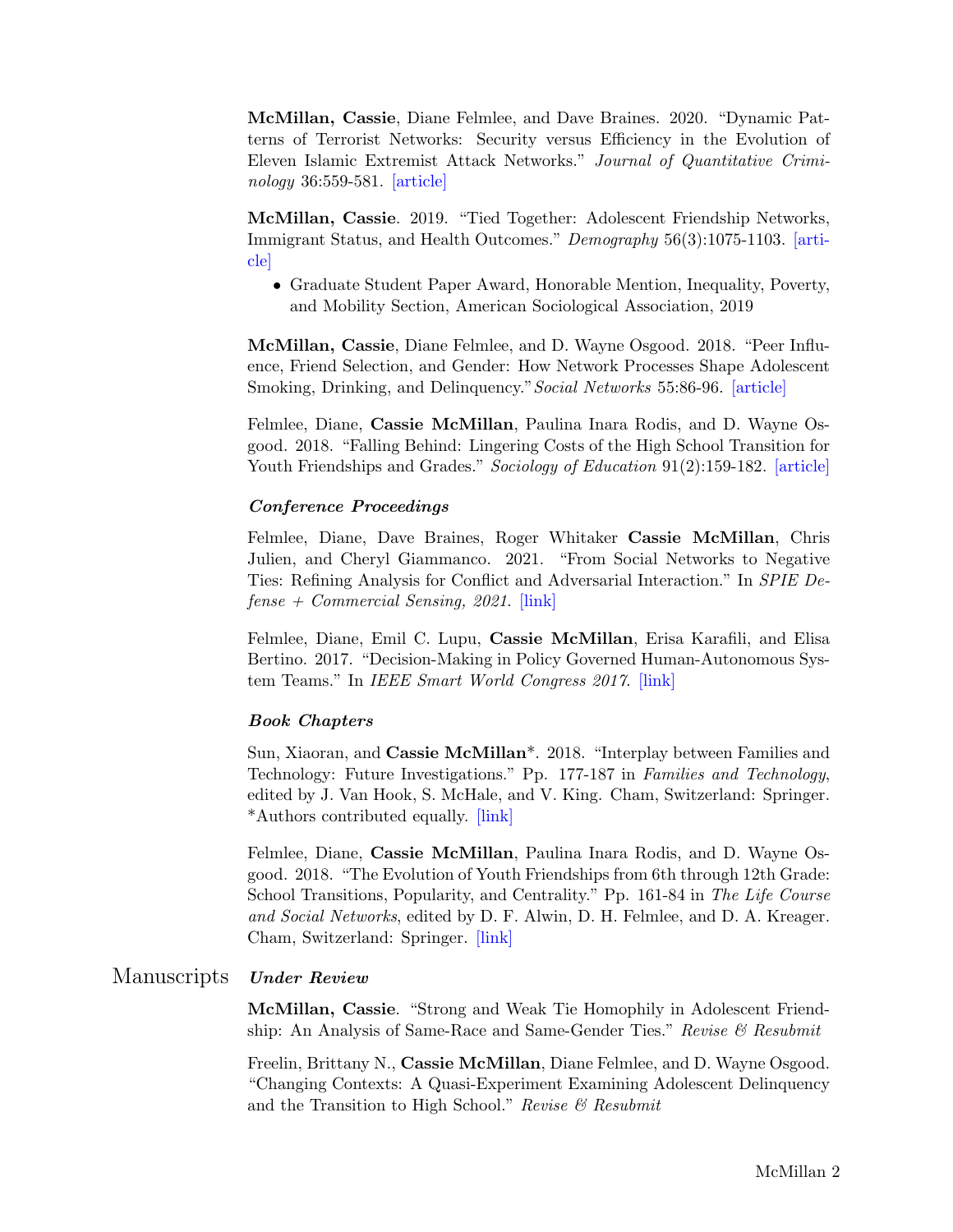McMillan, Cassie. "Who Run the World? How Gender Shapes R&B/Hip-Hop Collaboration Networks."

McMillan, Cassie, Diane Felmlee, and James R. Ashford. "Reciprocity, transitivity, and skew: Comparing local structure in 40 positive and negative social networks."

#### In Progress

McMillan, Cassie, Brittany Freelin, and Alana Colindres. "Moving on up: How social networks and school transitions shape adolescent delinquency."

McMillan, Cassie, Brandon Craig, Chaïm La Roi, and René Veenstra. "Towards a networked contact theory: Adolescent friendship, intergroup contact, and attitudes towards sexual minorities."

Corradi, Andrea, Cassie McMillan, and Nick Dietrich. "Is a Bark Better Than a Bite? Hostility in the Post-Cold War Era."

McMillan, Cassie. "Connecting the Dots: Using Social Network Analysis to Untangle the Factors Driving International Migration."

Osgood, D. Wayne and Cassie McMillan. "Influenced by How Many Friends? A Pervasive Methodological Artifact and How to Solve It."

Awards and Fellowships NULab Seed Grant Recipient, NULab for Texts, Maps and Networks, Northeastern University, 2021.

> Award for Best Interdisciplinary Collaboration and Advanced Science, Distributed Analytics and Information Sciences (DAIS), 2021.

> Outstanding Dissertation in Progress Award, Mathematical Sociology Section, American Sociological Association, 2019.

> Outstanding Graduate Student Paper Award, Honorable Mention, Inequality, Poverty, and Mobility Section, American Sociological Association, 2019.

P.E.O. Scholar Award, International Chapter of the P.E.O., 2019-2020.

Alan Booth Graduate Student Award, Pennsylvania State University, 2019.

Sociology Graduate Student Paper Award, Published Paper Category, Pennsylvania State University, 2019.

Sheila Burkett and Douglas T. Noakes Graduate Fellowship, College of Liberal Arts, Pennsylvania State University, 2018-2019.

Alan Booth Graduate Student Award, Honorable Mention, Pennsylvania State University, 2018.

Big Data Social Science IGERT Traineeship, Pennsylvania State University, 2015-2018.

Population Association of America (PAA) Poster Award, Annual Meeting of the PAA, Chicago, IL, 2017.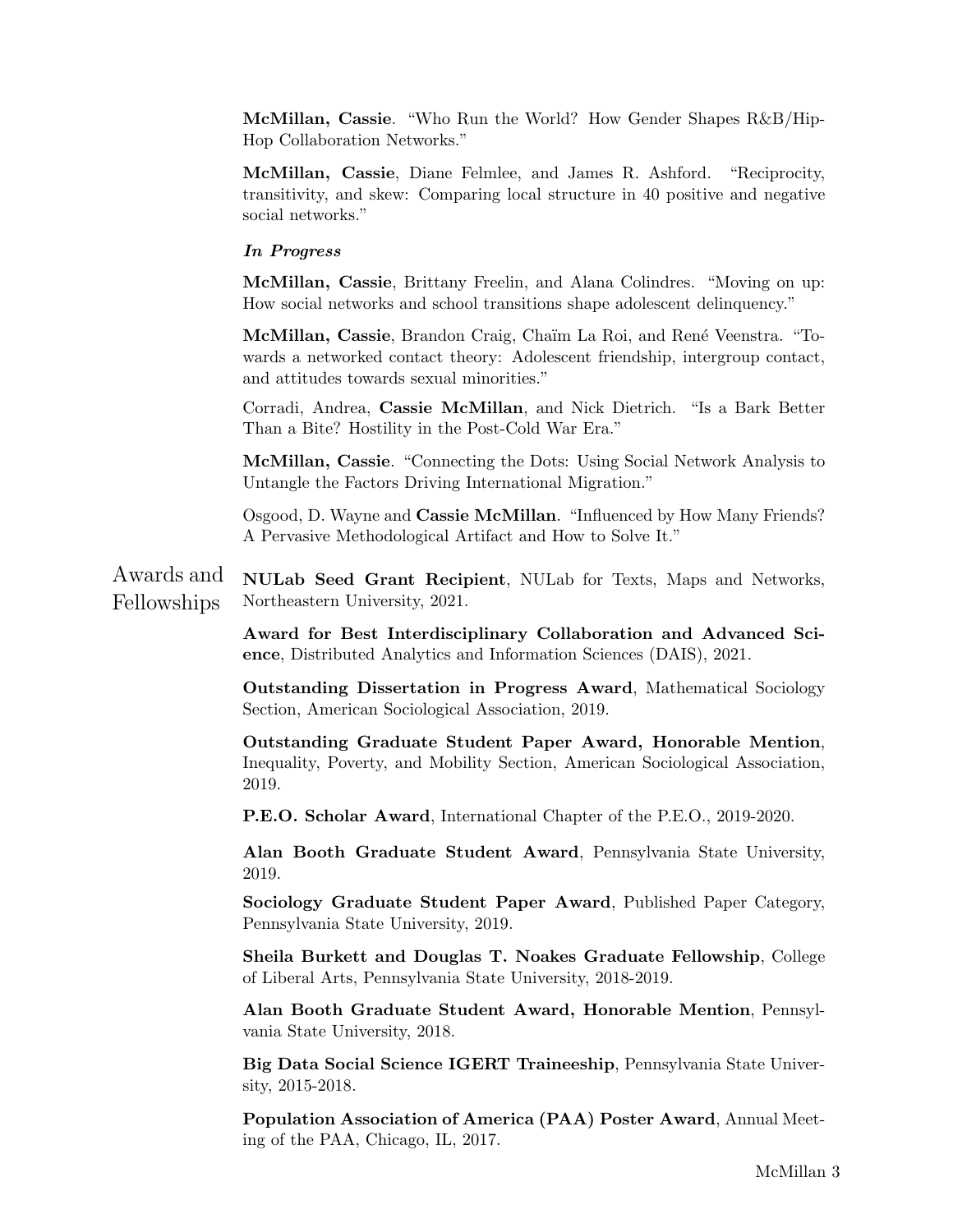Sociology Graduate Student Paper Award, Honorable Mention, Working Paper Category, Pennsylvania State University, 2017.

Herbert J. Bailey Endowed Graduate Fellowship, Pennsylvania State University, 2015-2017.

Huber Form Scholarship, Pennsylvania State University, 2014.

SECU People Helping People Scholarship, State Employees Credit Union, North Carolina, 2009-2013.

## Presentations Invited Talks and Workshops

- 2021 "Stochastic Actor-Oriented Model Advanced Techniques I: Asymmetric Peer Influence and Simulations" (with David Schaefer). Social Networks & Health Workshop, Duke Network Analysis Center, Duke University. [\[link to video\]](https://www.youtube.com/watch?v=zZJrFFFS_HA)
- 2020 "Comparing Targeting Strategies for Network-Based Health Interventions: A Simulation Approach." Department of Sociology, University of South Carolina.
- 2019 "Connecting the Dots: Using Social Network Analysis to Untangle the Factors Driving International Migration." Population Research Institute Brown Bag, Pennsylvania State University.

"Variations in Peer Influence and Friend Selection: Implications for Network-Based Prevention Campaigns." Edna Bennett Pierce Prevention Research Center, Pennsylvania State University.

#### Conference Presentations

2021 McMillan, Cassie, Diane Felmlee, and James Ashford. "Local Structures in Positive and Negative Social Networks: A Comparison of 40 Graphs." Accepted for presentation at the annual meeting of the American Sociological Association, Chicago, IL (virtual).

McMillan, Cassie. "Strong and Weak Tie Homophily in Adolescent Friendship: An Analysis of Same-Race and Same-Gender Ties." Accepted for a Roundtable Session at the annual meeting of the American Sociological Association, Chicago, IL (virtual).

McMillan, Cassie, Brittany Freelin, and Alana Colindres. "Moving on up: How social networks and school transitions shape adolescent delinquency." Accepted for presentation at the annual meeting of the American Society of Criminology, Chicago, IL.

Freelin, Brittany N., Cassie McMillan, Diane Felmlee, and D. Wayne Osgood. "Changing Contexts: A Quasi-Experiment Adolescent Delinquency and the Transition to High School." Accepted for presentation at the annual meeting of the American Society of Criminology, Chicago, IL.

McMillan, Cassie, Diane Felmlee, James Ashford, and Chris Julien. "A Comparison of Local Structure in Positive and Negative Social Networks." Accepted for a poster presentation at the Networks conference Washington, DC (virtual).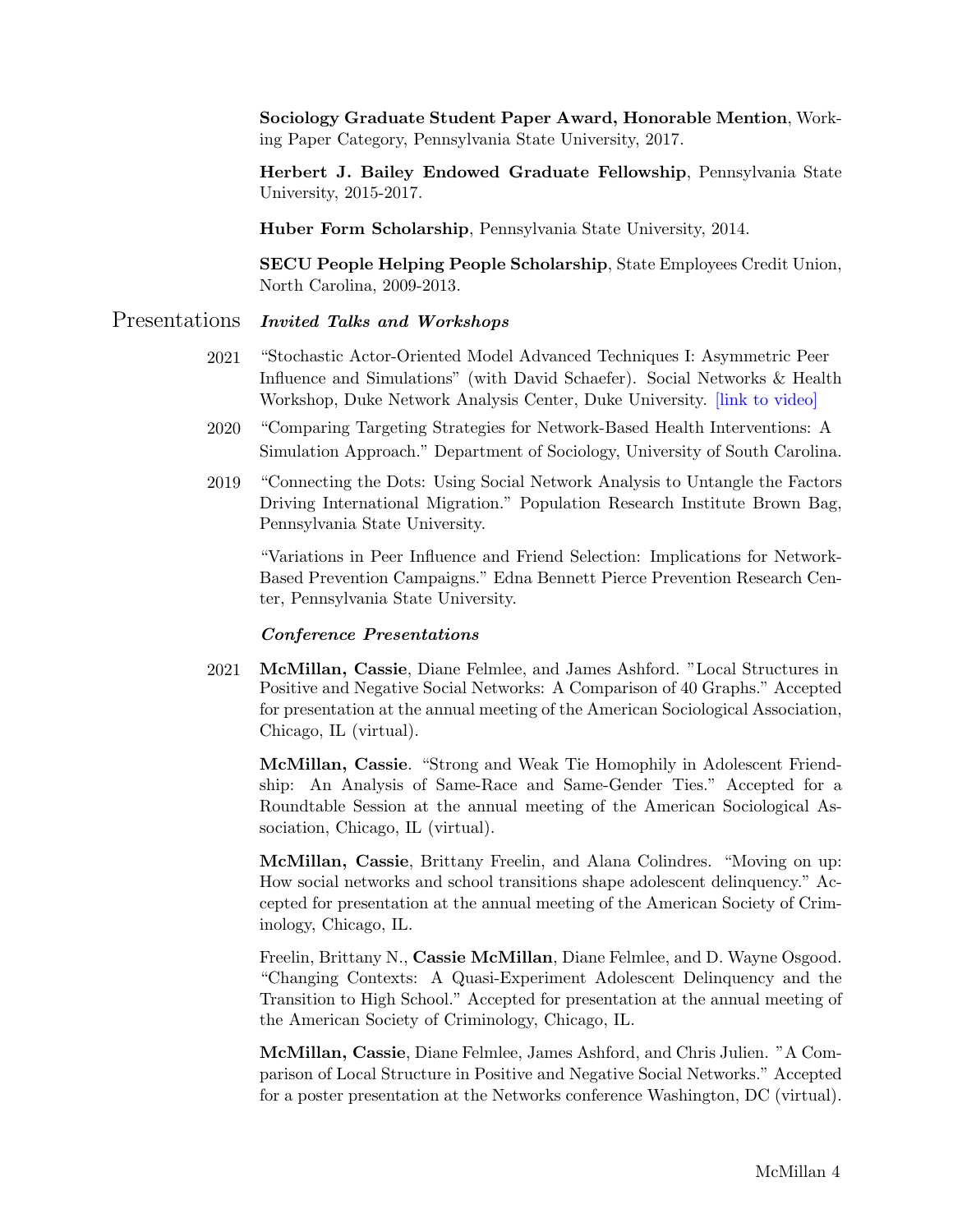2020 Freelin, Brittany N., Cassie McMillan, Diane Felmlee, and D. Wayne Osgood. "Changing Contexts: A Quasi-Experiment Adolescent Delinquency and the Transition to High School." Roundtable session at the annual meeting of the American Sociological Association, San Francisco, CA (virtual).

McMillan, Cassie. "Connecting the Dots: A Social Network Perspective to International Migration." Presented at INSNA Sunbelt Social Networks Conference, Paris, France (virtual).

McMillan, Cassie, Diane Felmlee, and James R. Ashford. "A Comparison of Local Structure in Positive and Negative Social Networks." Accepted for presentation at the annual meeting of the American Society of Criminology (cancelled due to COVID-19).

2019 Osgood, D. Wayne and Cassie McMillan. "Influenced by How Many Friends? A Pervasive Methodological Artifact and How to Solve It." Paper presented at the annual meeting of the American Society of Criminology, San Francisco, CA.

McMillan, Cassie. "Worth the Weight: Conceptualizing and Measuring Homophily in Weighted Social Networks." Paper presented at the annual meeting of the American Sociological Association, New York, NY.

McMillan, Cassie and Sarah Miller. "Connecting the Dots: A Social Network Perspective to International Migration." Roundtable session at the annual meeting of the American Sociological Association, New York, NY.

McMillan, Cassie. "Worth the Weight: Conceptualizing and Measuring Homophily in Weighted Social Networks." Paper presented at the INSNA Sunbelt Social Networks Conference, Montreal, QC.

McMillan, Cassie and Diane Felmlee. "Beyond Dyads and Triads: A Comparison of Tetrad Motifs across 20 Social Networks." Paper presented at the INSNA Sunbelt Social Networks Conference, Montreal, QC.

McMillan, Cassie. "Connecting the Dots: Using Social Network Analysis to Untangle the Factors Driving International Migration." Paper presented at the annual meeting of the Population Association of America, Austin, TX.

McMillan, Cassie, Diane Felmlee, and Dave Braines. "Tetrad Motifs: A Comparison of Local Structures in 20 Social Networks." Poster presented at the annual meeting of the Population Association of America, Austin, TX.

2018 Felmlee, Diane, Cassie McMillan, Don Towsley, and Roger Whitaker. "Social Network Motifs: A Comparison of Social Groups." Paper presented at the annual meeting of the American Sociological Association, Philadelphia, PA.

McMillan, Cassie and David R. Schaefer. "Network-Based Prevention Campaigns: A Simulation Approach." Paper presented at the INSNA Sunbelt Social Networks Conference, Utrecht, Netherlands.

Felmlee, Diane, Cassie McMillan, Don Towsley, and Roger Whitaker. "Common Subgraphs in Social Networks: A Comparison of Motifs." Paper presented at the INSNA Sunbelt Social Networks Conference, Utrecht, Netherlands.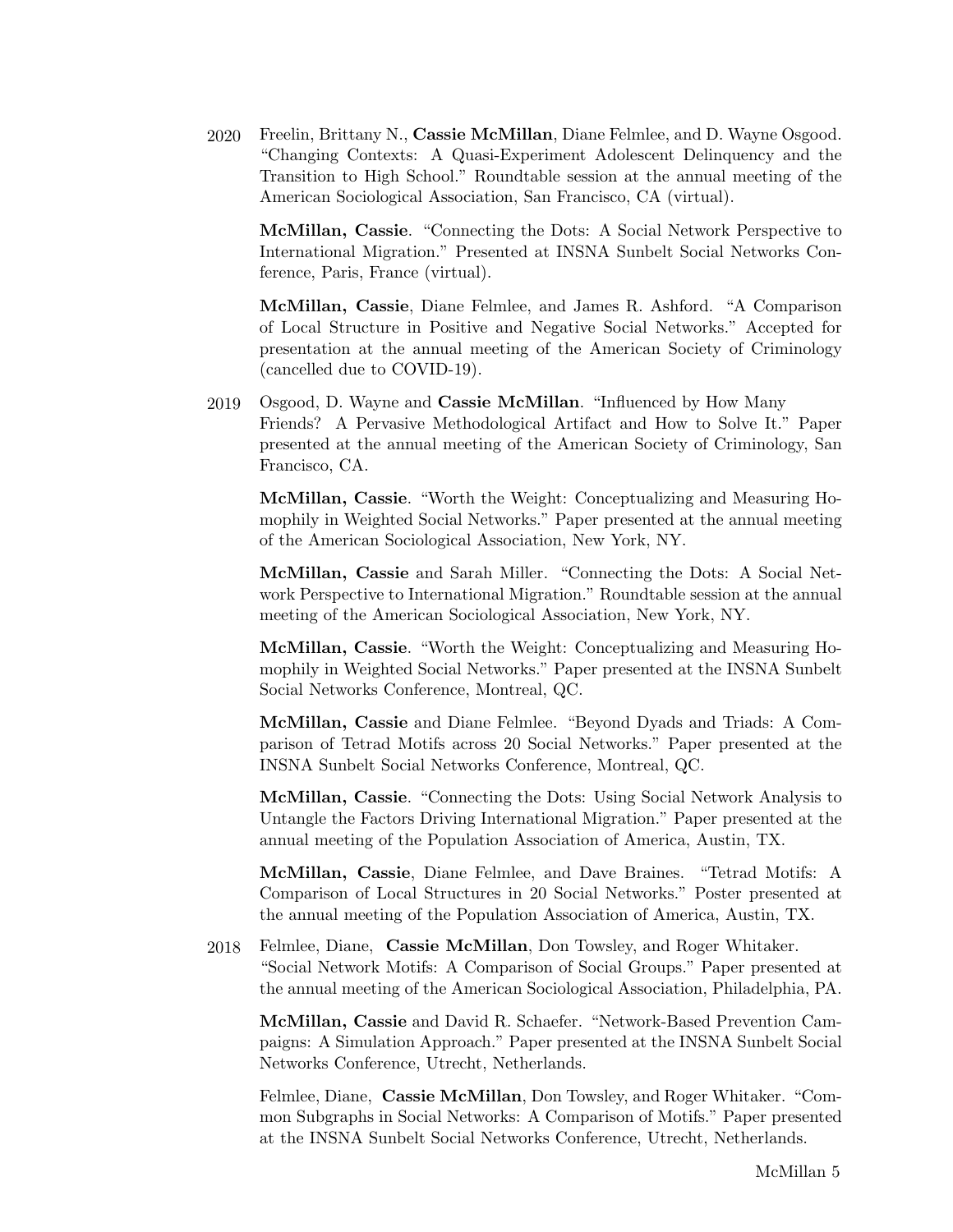2017 McMillan, Cassie, Diane Felmlee, Roger Whitaker, and Dinesh Verma "Dynamic Patterns of Terrorist Networks: A Comparison of Common Structures among Terrorist Group Ties." Paper presented at the annual meeting of the American Society of Criminology, Philadelphia, PA.

Faris, Robert, Diane Felmlee, and Cassie McMillan. "With Friends Like These: Aggression, Friendship, and Structural Equivalence." Paper presented at the annual meeting of the American Sociological Association, Montreal, QC.

Felmlee, Diane, Cassie McMillan, Paulina Inara Rodis, and D. Wayne Osgood. "School Transitions: Effects of Youth Friendship Networks and GPA from 6th to 12th Grade." Roundtable session at the annual meeting of the American Sociological Association, Montreal, QC.

Faris, Robert, Diane Felmlee, and Cassie McMillan. "With Friends Like These: Aggression from Equivalence and Amity." Paper presented at the North American Social Networks Conference of the International Network for Social Network Analysis, Washington, DC.

McMillan, Cassie. "Homophily on Immigrant Generation Status: How do Adolescent Friendships Relate to Immigrant Assimilation?" Paper presented at the annual meeting of the Population Association of America, Chicago, IL.

Felmlee, Diane, Cassie McMillan, Paulina Inara Rodis, and D. Wayne Osgood. "Falling off Track: The Negative Impact of School Transitions on Youth Friendship Networks and GPA from Sixth through Twelfth Grade." Poster presented at the annual meeting of the Population Association of America, Chicago, IL.

• Recipient of PAA Poster Award.

2016 McMillan, Cassie. "Gender Differences in Peer Influence and Friend Selection for Adolescent Delinquency, Drinking, and Smoking." Roundtable session at the annual meeting of the American Sociological Association, Seattle, WA.

McMillan, Cassie."Gender Differences in Friend Selection and Peer Influence: Applying a Dynamic Network Approach to Study Adolescent Problem Behavior." Paper presented at the INSNA Sunbelt Social Networks Conference, Newport Beach, CA.

McMillan, Cassie, Clio Andris, James O'Dwyer, and Jeremy Van Cleve. "Geocomputational Methods for Modeling Dyadic Relationships in an Urban Context." Paper presented at annual meeting of the American Association of Geographers, San Francisco, CA.

Teaching Northeastern University CRIM 5900: Youth Crime, Gangs, and Networks (Fall 2021) INSH 1500: Digital Methods for Social Sciences and Humanities (Fall 2020) INSH 5304: Social Network Analysis (Spring 2021, Spring 2022) SOCL 1101: Introduction to Sociology (Fall 2021, Spring 2021, Fall 2020) Pennsylvania State University SOC 580: Social Network Analysis, Lab Instructor (Fall 2019)

> SOC 207: Research Methods in Sociology (Summer 2019) SOC 001: Introduction to Sociology (Summer 2018) McMillan 6